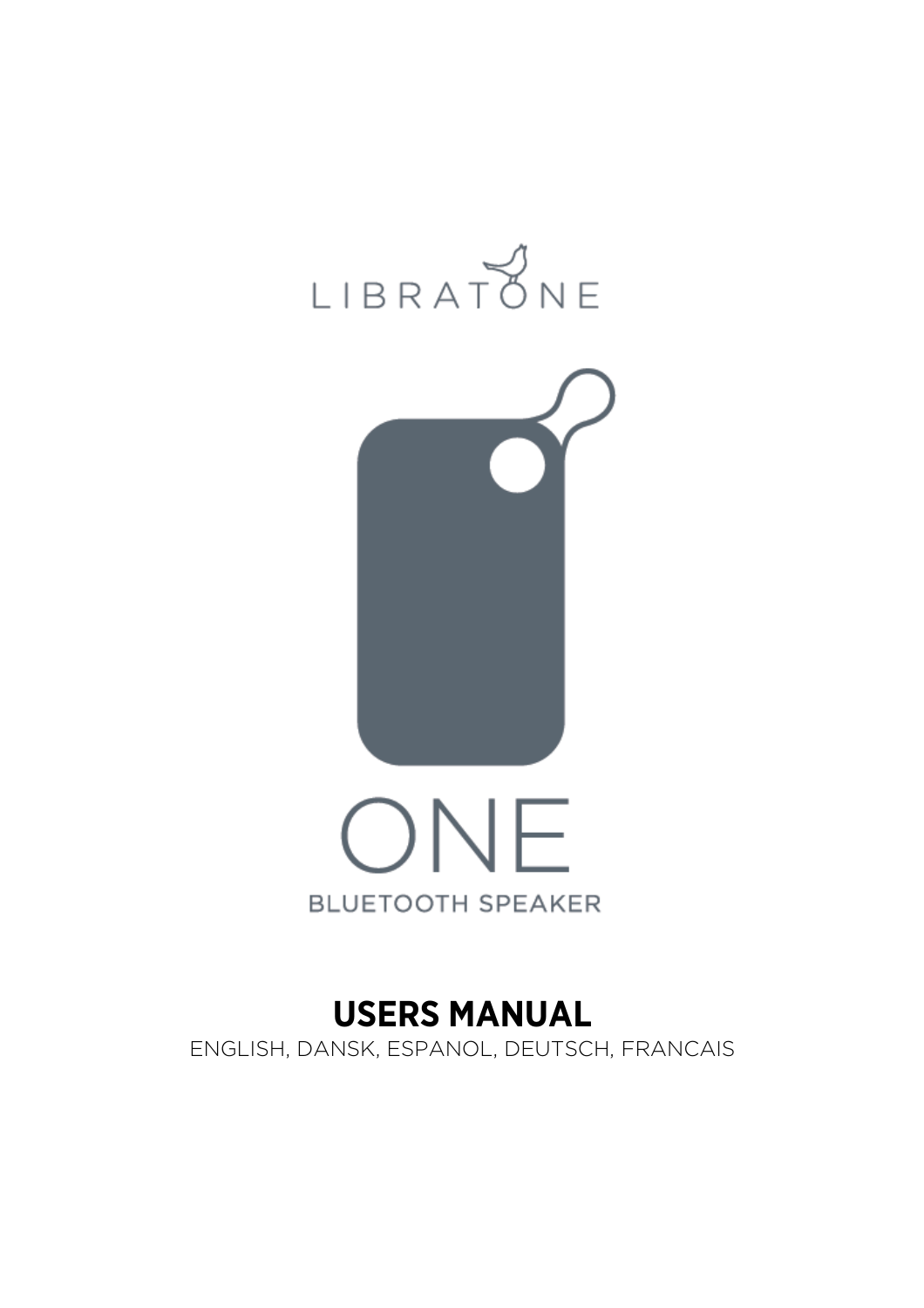

**ENGLISH - TOUCH CONTROLS** 

DANSK - TOUCH KONTROL

ESPANOL - CONTROLES TÁCTILES

DEUTSCH - TOUCH BEDIENUNG

**FRANCAIS - COMMANDES TACTILES**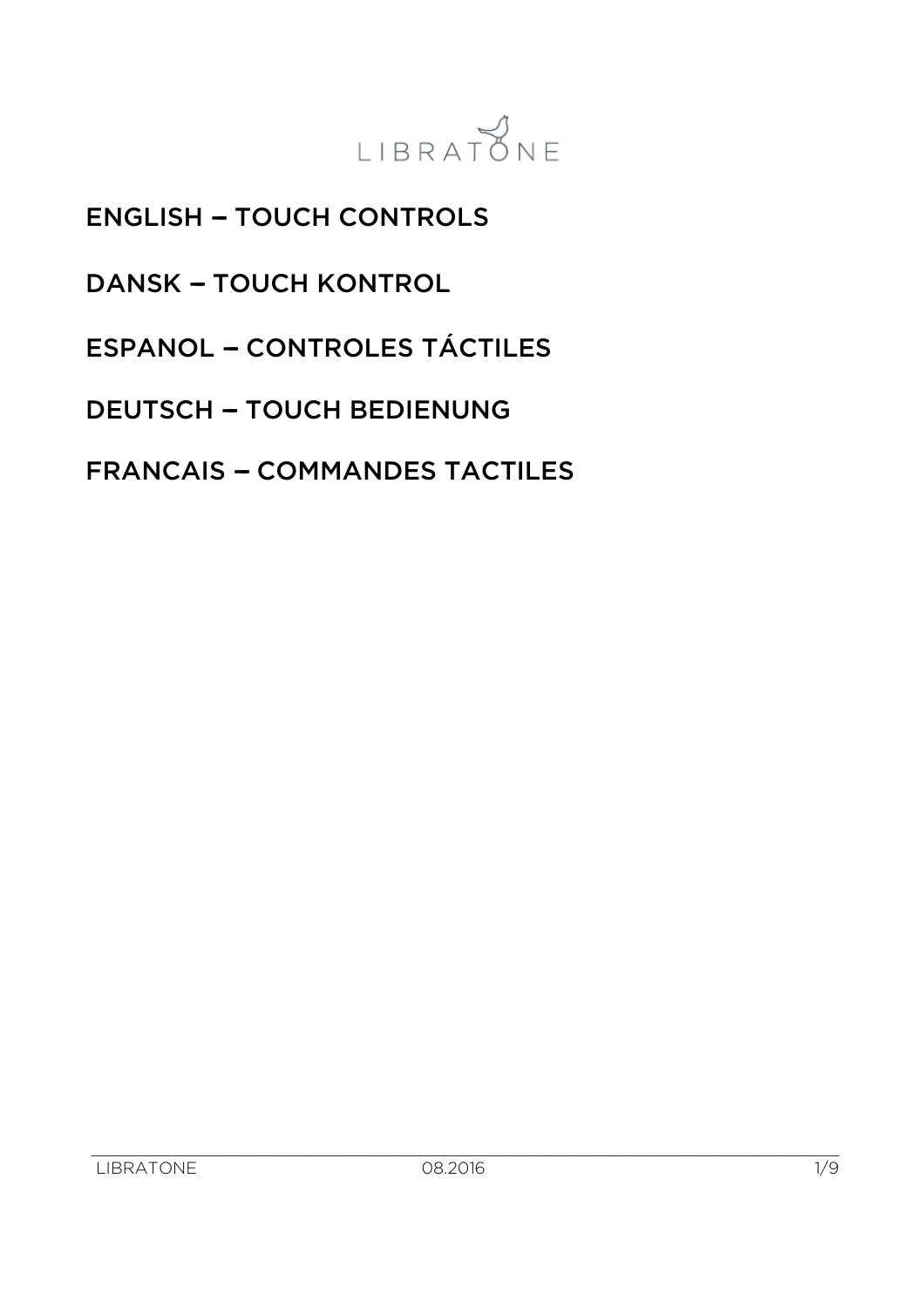

#### ENGLISH

Take instant charge of your Libratone ONE VOLUME CONTROL Slide your finger around the touch controls for volume. **TAP TO PLAY** Play & Pause. Answer & End a phone call. **BATTERI INDICATOR** When speaker is turned on, tap the power button to see current battery level.

#### DANSK

Hurtig styring af din Libratone ONE VOLUMENKONTROL Juster lyden ved at køre fingeren rundt på knappen. TRYK FOR AT AFSPILLE Play & pause. Besvar og afslut et telefonopkald. BATTERI INDIKATOR Når højtaler er tændt, tryk kort på power knappen for at se status på batteri.

#### **ESPANOL**

Controla la instante tu Libratone ONE

CONTROL DE VOLUMEN Desliza el dedo alrededor de los controles táctiles para regular el volume. TOCA PARA REPRODUCIR Reproducción y pausa. Responder y finalizar una llamada.

INDICADOR DE CARGA DE BATERÍA Cuando el altavoz está conectado, toca el botón de encendido para ver el nivel de bacteria actual.

#### **DEUTSCH**

Schnell erklärt: Dein Libratone ONE

LAUTSTÄRKEREGELUNG Zum Regeln der Lautstärke einfach Finger um die Touchelemente bewegen ZUM ABSPIELEN TIPPEN Wiedergabe & Pause. Anruf annehmen & beenden.

BATTERIEANZEIGE Zum Anzeigen des Ladestandes bei eingeschaltetem Lautsprecher auf den Ein-/Ausschalter tippen.

#### FRANCAIS

Prenez immédiatement en main votre Libratone ONE

CONTRÔLE DU VOLUMEN Faites glisser votre doigt autour des commandes tactiles pour contrôler le volume.

APPUYEZ POUR LIRE Lecture & Pause. Réspondez & Terminez un appel téléphonique.

INDICATEUR DE BATTERIE Lorsque l'enciente est sous tension appuyez sur le bouton.

d'alimentation pour voir le niveau actuel de la batterie.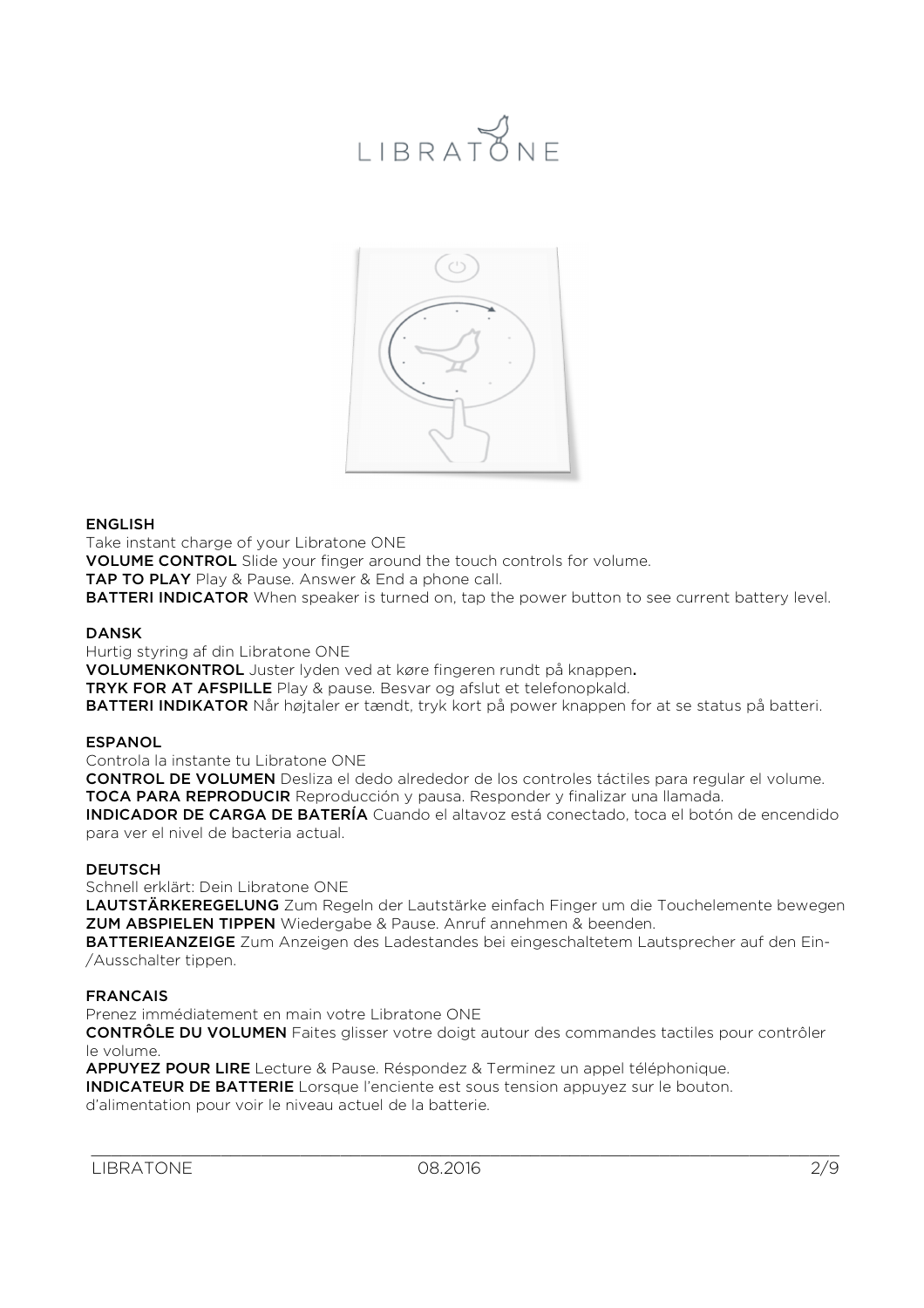

## **ENGLISH - INPUTS**

### DANSK - INDGANGE

### ESPANOL - ENTRADAS

# DEUTSCH -- EINGÄNGE

## FRANCAIS - ENTRÉES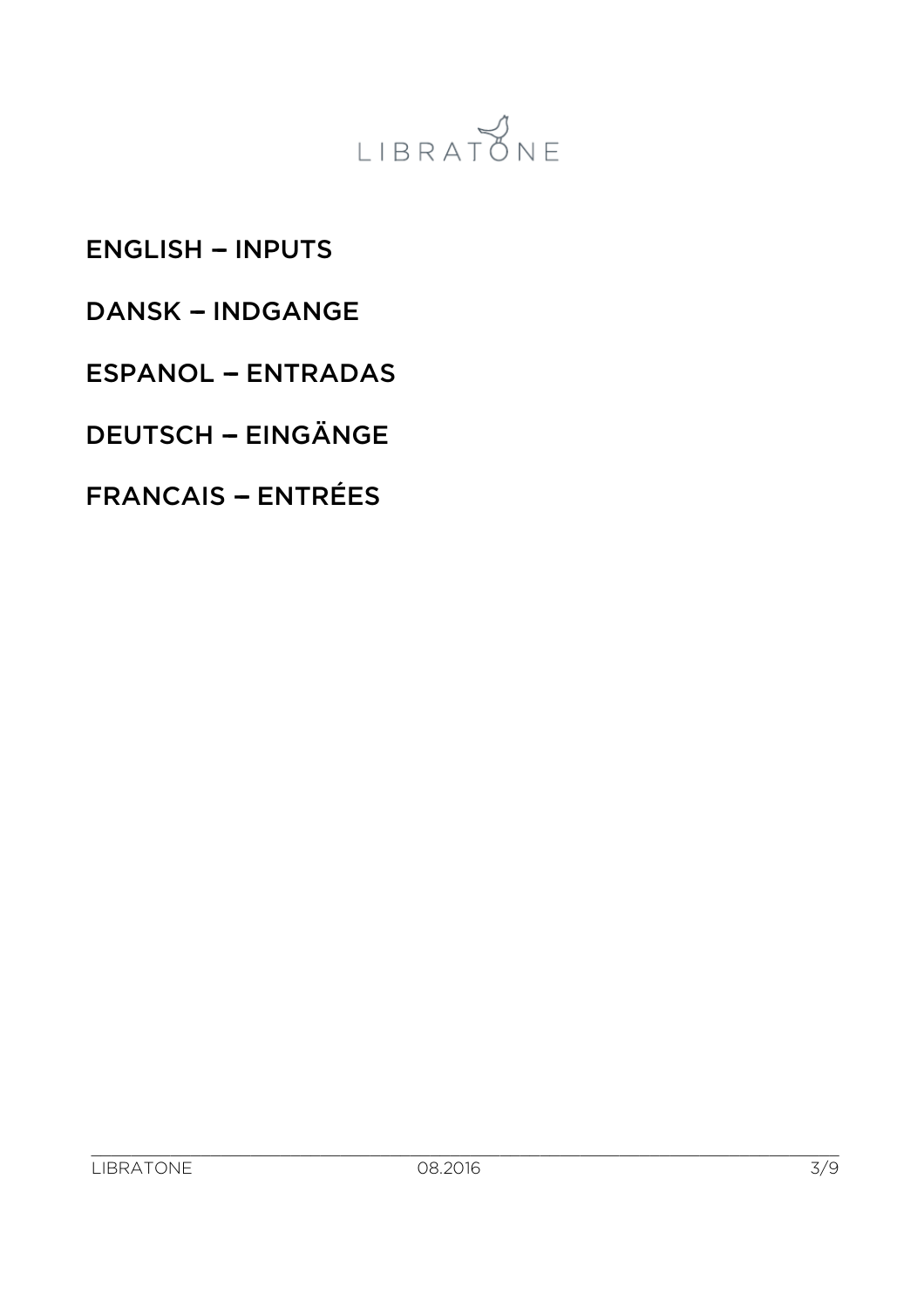



#### ENGLISH

When aux cable is inserted, Bluetooth playback is disabled.

#### DANSK

Når AUX kabel er sat i, er Bluetooth slået fra.

#### ESPANOL

Si se ha conectado el cable AUX, se desactiva la reproducción por Bluetooth

#### DEUTSCH

Bei eingestecktem AUX-Kabel wird die Bluetooth-Wiedergabe deaktiviert

#### FRANCAIS

Lorsque le câble AUX est inséré, le lecture Bluetooth est désactivée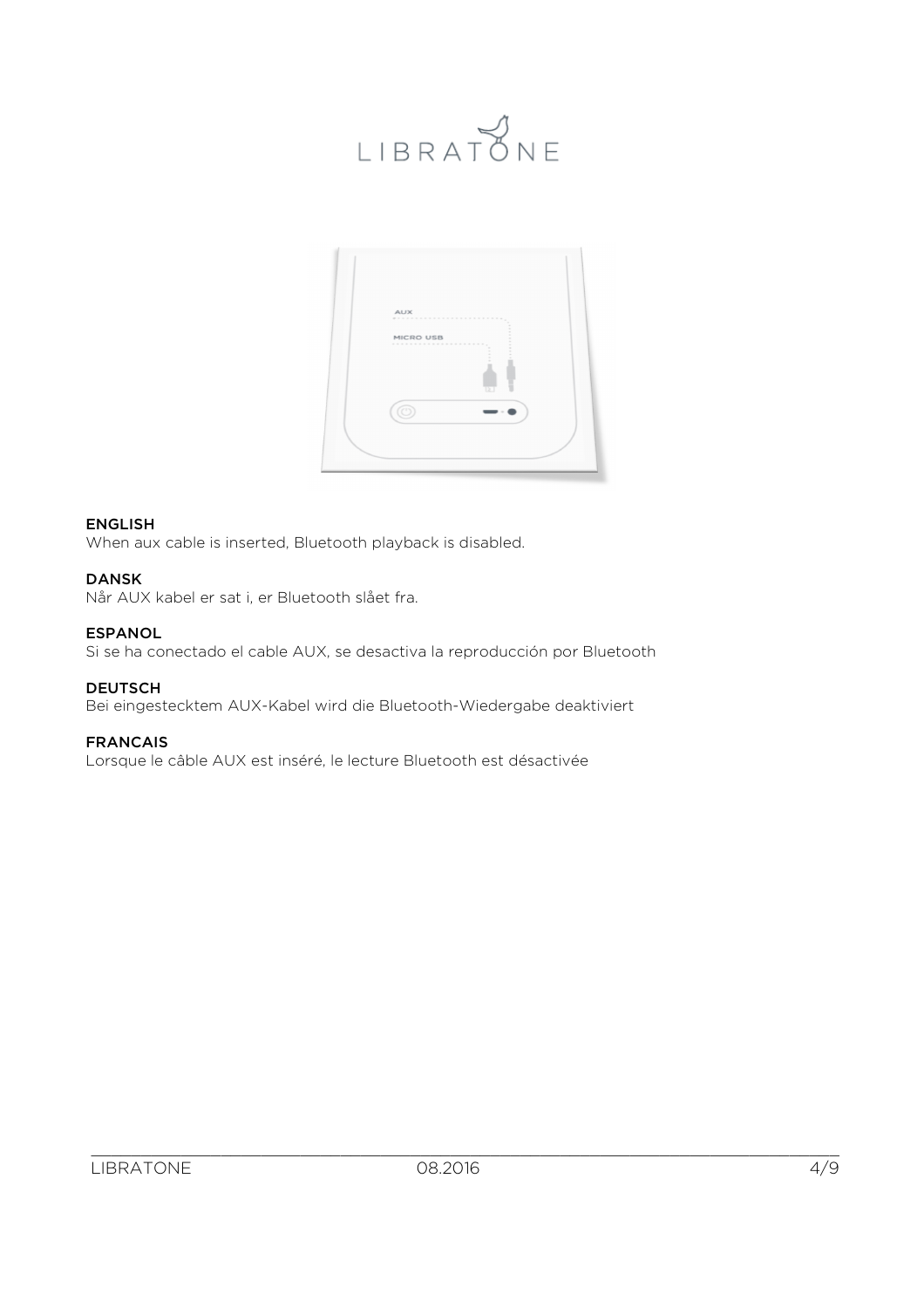

# **ENGLISH - SETUP VIA BLUETOOTH MENU**

# DANSK - OPSÆTNING VIA BLUETOOTH-MENU

# DEUTSCH - EINRICHTEN VIA BLUETOOTH-MENÜ

ESPANOL - CONFIGURACIÓN A TRAVÉS DEL MENÙ BLUETOOTH

FRANCAIS - CONFIGURATION VIA MENU BLUETOOTH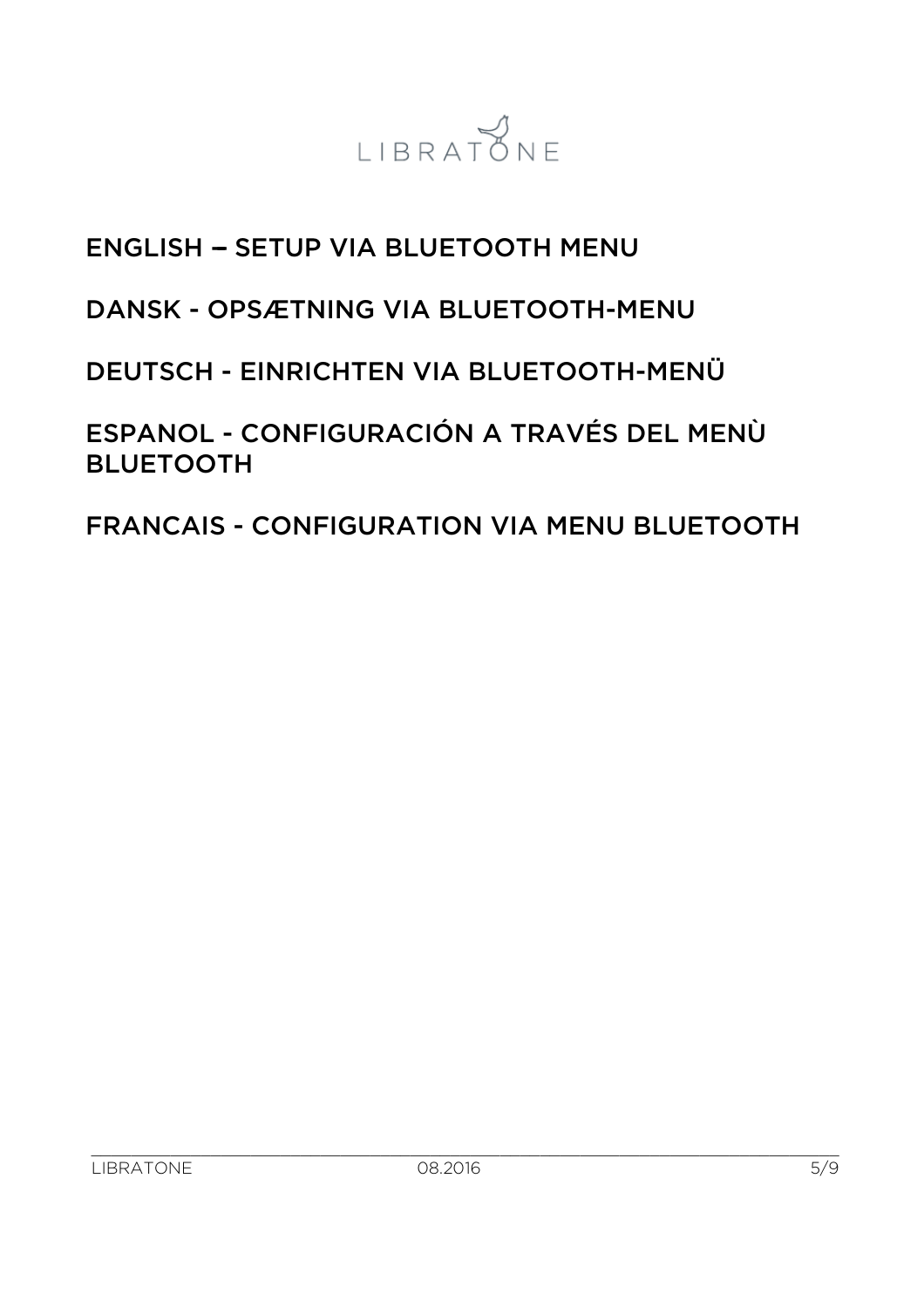# LIBRATONE



#### 1 \_\_\_\_\_\_\_\_\_\_\_\_\_\_\_\_\_\_\_\_\_\_\_\_\_\_\_\_\_\_\_\_\_\_\_\_\_\_\_\_\_\_\_\_\_\_\_\_\_\_\_\_\_\_\_\_\_\_\_\_\_\_\_\_\_\_\_\_\_\_\_\_\_\_\_\_\_\_\_\_\_

#### ENGLISH

Press & hold the Nightingale to setup your Libratone ONE – the lights will blink left and right.

#### DANSK

Tryk på Nattergalen og hold den nede for at sætte din Libratone ONE op - lysene vil blinke skiftevis højre og venstre.

#### **DEUTSCH**

Zum Aktivieren der Bluetooth-Funktion Das Nachtigall-Symbol auf dem Touch-Bedienfeld des Libratone ONE drücken und halten - die Lichter blinken links und rechts.

#### ESPANOL

MENÚ BLUETOOTH Mantén pulsado el ruiseñor para configurar tu Libratone ONE - los indicadores luminosos a derecha e izquierda parpadearán.

#### FRANCAIS

Maintenez le Rossignol pressé pour configurer votre Libratone ONE - les voyants vont clignoter à gauche et à droite.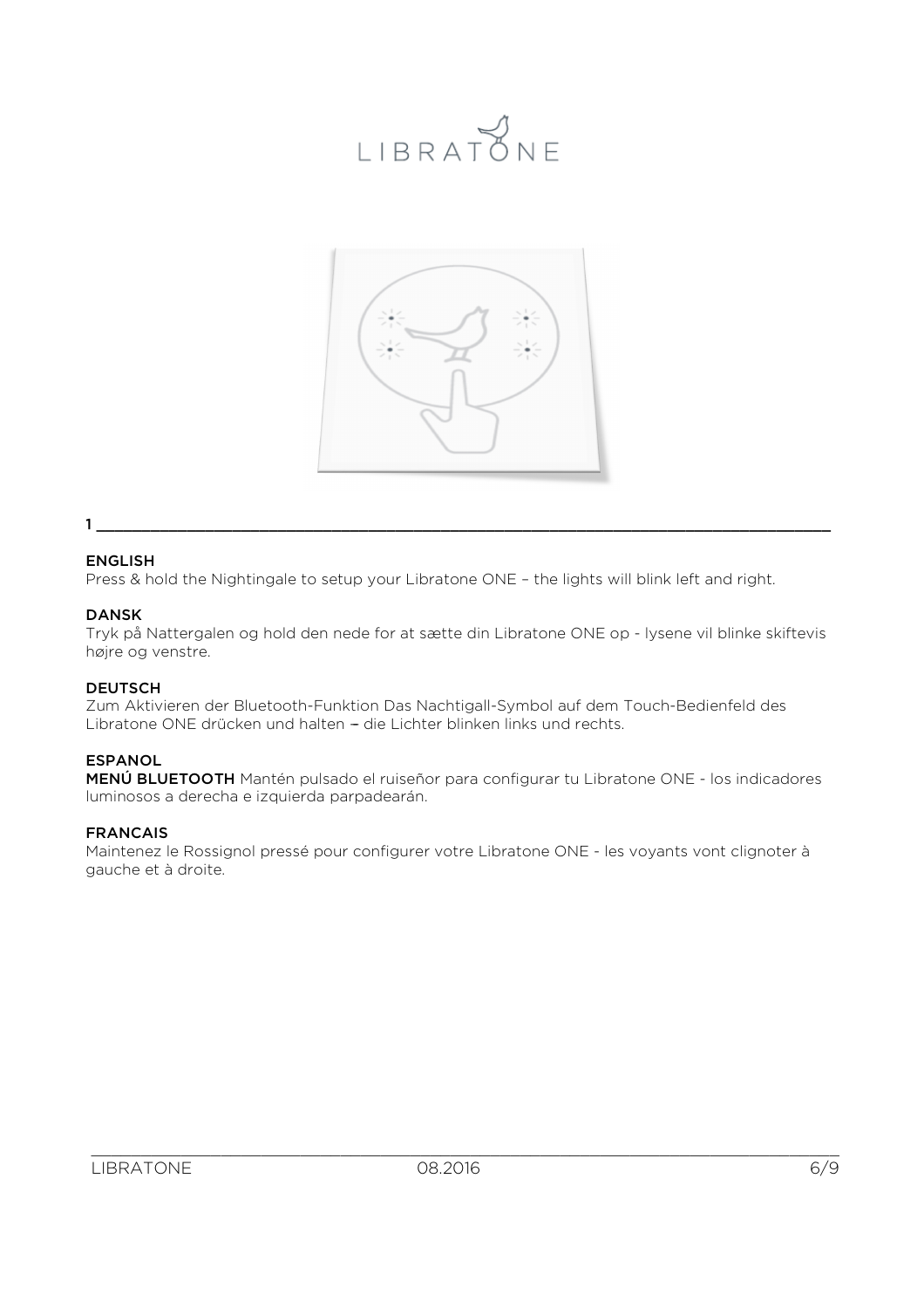# LIBRATONE



#### 2 \_\_\_\_\_\_\_\_\_\_\_\_\_\_\_\_\_\_\_\_\_\_\_\_\_\_\_\_\_\_\_\_\_\_\_\_\_\_\_\_\_\_\_\_\_\_\_\_\_\_\_\_\_\_\_\_\_\_\_\_\_\_\_\_\_\_\_\_\_\_\_\_\_\_\_\_\_\_\_\_\_

#### ENGLISH

Find your Libratone ONE in the Bluetooth menu on your device and connect.

#### DANSK

Find din Libratone ONE i Bluetooth-menuen på dit device og tilslut.

#### **DEUTSCH**

Suche jetzt Deinen Libratone ONE im Bluetooth - Menü Deines Geräts und stelle die Verbindung her.

#### ESPANOL

Busca tu Libratone ONE en el menú Bluetooth de tu dispositivo y conéctate.

#### FRANCAIS

Trouvez votre Libratone ONE dans le Menu Bluetooth de votre appareil et connectez-vous.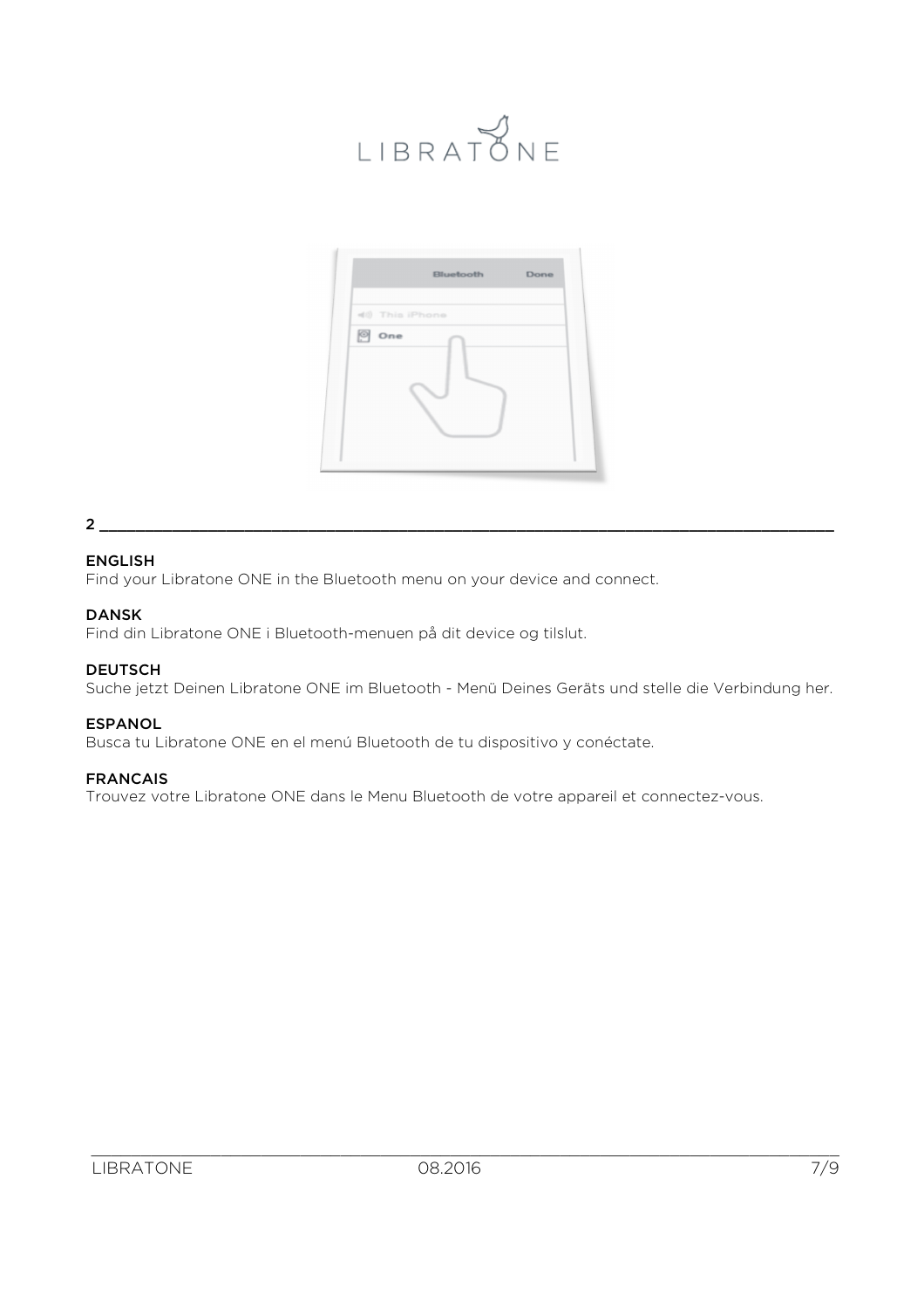

#### 3 \_\_\_\_\_\_\_\_\_\_\_\_\_\_\_\_\_\_\_\_\_\_\_\_\_\_\_\_\_\_\_\_\_\_\_\_\_\_\_\_\_\_\_\_\_\_\_\_\_\_\_\_\_\_\_\_\_\_\_\_\_\_\_\_\_\_\_\_\_\_\_\_\_\_\_\_\_\_\_

ENGLISH Double blink means success!

#### DANSK

Dobbelt blink betyder succes!

DEUTSCH Doppeltes Blinken signalisiert Erfolg!

#### ESPANOL

Cuando parpadee dos veces indicará que todo está correcto!

#### FRANCAIS

Un double clignotement indique que la connection est réussie!